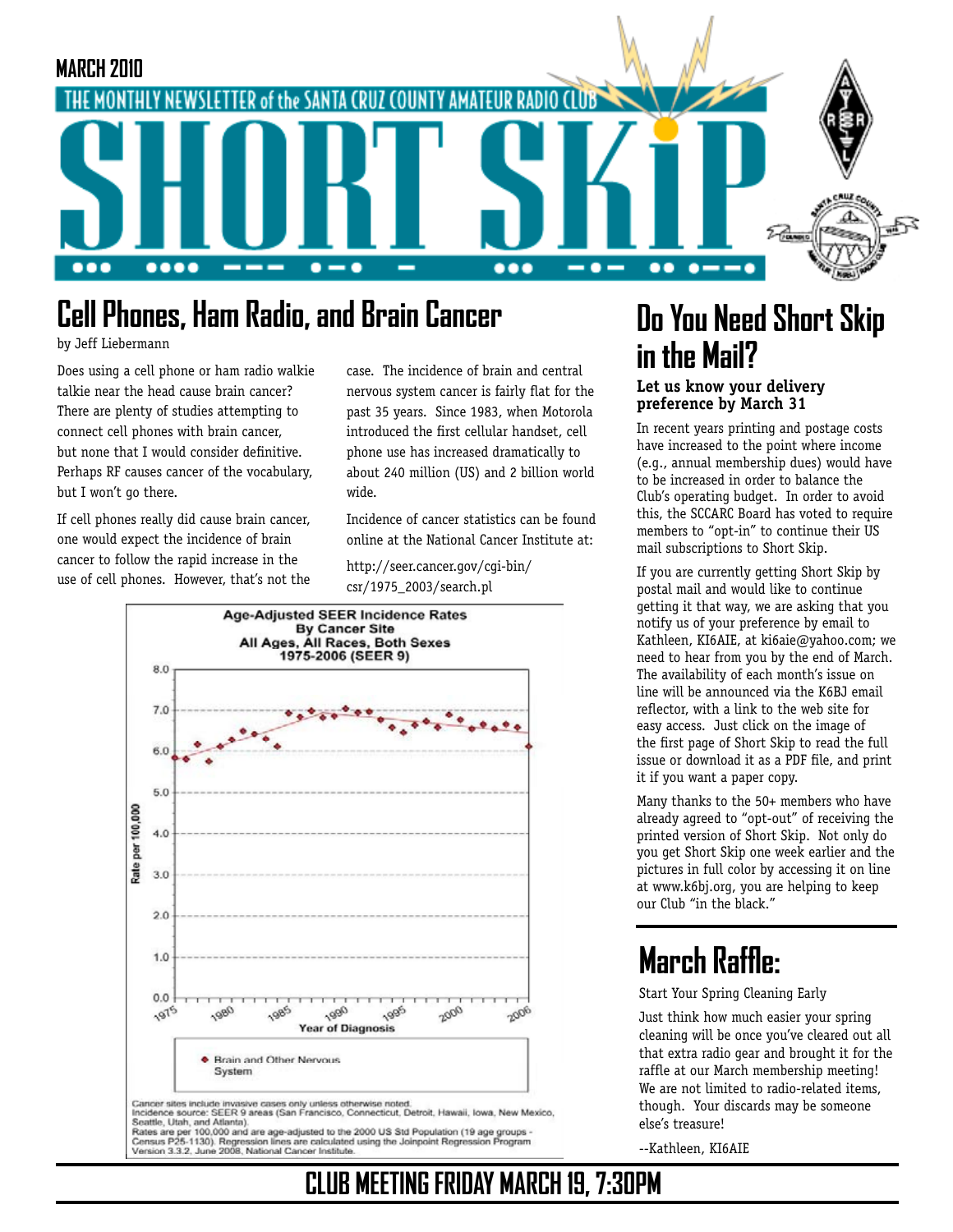# **Treasurer's Report**

The February 25, 2010 Treasurer's Report presented to the Board of Directors showed that the SCCARC treasury had \$3,299.70 in cash and bank accounts. At that time all financial obligations had been met. The full Net Worth Report will be available for review at the March 25 Club meeting.

—Kathleen McQuilling, KI6AIE

### **Looking for a good deal on hardware?**

If you are looking for a hardware discount, Fastenal is one of the new places in Santa Cruz that caters to the trades. SCCARC has been offered a 15% discount on all items in store, or in catalog items (over 700,000)! Guy-wires, crimp-on hardware, stainless steel nuts and bolts for towers, and a variety of hardware and tools are available in the store and catalog.

For those of you who have been in Santa Cruz a while, Fastenal occupies Frank Carrol's (K6BDK) old place. The store front is located on Bulkhead St. around the corner from the 107 River St. address, the corner of Water St. and River St. will get you close to the location. They are open 8am- 5pm M-F. Parking meters are enforced!

How do you get the discount?

Simply bring in this coupon, or your SCCARC Membership card, and know that you get the SCCARC Trade discount. Pay by cash, check or credit card. And, this also works in the Watsonville Fastenal location. Just have them contact the Santa Cruz store for the account information.

#### How easy is it?

Use the online catalog [ http://www.fastenal.com/web/home.ex ], call in your order, and it will be ready when you get there!

—73, Don - K6GHA E-Mail: K6GHA@sbcglobal.net



### **Chilean Hams Activate Following Feb. 27 Quake**

Radio Club de Chile President Dr Galdino Besomi, CE3PG says that hams in Chile took to the air shortly after a magnitude 8.8 earthquake that rattled his nation in the early morning hours of February 27th.

In a March 1st telephone conversation with IARU Region 2 President Reinaldo Leandro, YV5AMH, Dr. Bensomi said that soon after the earthquake hit, an Emergency Net was activated across the entire country. Initial activation was on VHF followed by nets on the HF bands.

CE3PG says that all Radio Club de Chile members are actively working in close coordination with civil and military authorities.

The massive 8.8 magnitude shaker caused widespread devastation across Chile. It also triggered a tsunami alert from the West coast of North and South America to as far away as New Zealand, Australia and the nations of the Pacific Rim..

The IARU Region 2 and the Chilean national ham radio society have requested that monitor a number of emergency communications frequencies for traffic pertaining to the earthquake and its aftermath. These are 3.738, 3.750, 7.050, 7.100, 14.200, 14.350, 21.200, 21.350, 28.300 and 28.500 MHz.

# **Radiofest Monterey Bay 2010**

#### **March, 20 & 21 2010**

Saturday 9:00 am - 5:00 pm

Sunday 9:00 am - 2:00 pm

Since 1988 with the first ever Radiofest Ham Convention, it has grown into one of the largest Amateur Radio conventions on the Central Coast. Radiofest now supports two day workshops and several seminars.

For more information go to: www.radiofest.org or contact: Sal De Franco, N6SPD Voice: 831-324-0727 Fax: 831-337-5200 sal@n6spd.com

In addition to these frequencies, hams may also want to listen to the worldwide emergency communication Center of Activity frequencies. These are 14.300, 18.160 and 21.360 MHz. Other suggested monitoring frequencies are 3.720, 7.045 and 7.060 MHz.

— Amateur Radio Newsline,

# **Automatic Antenna Tuner or Coupler ?**

The difference between these two subsystems is subtle but significant. A tuner (auto or manual ) is typically located inside a radio (as in the K3) or external at the point of connection to the feed-line. Its job is to improve the impedance match between the 50 Ohms of the radio and the load presented by the antenna and its feed-line. It does this by attempting to find a combination of L and C components that result in as near a perfect VSWR as is possible. This reduces the prospect of excessive voltages or currents at

the radio output. Simply put it keeps the radio happy but it doesn't alter the performance of the antenna itself.

The main distinction of a coupler is that they are located at the antenna and become an integral part of it. The coupler works in a similar manner to a tuner by sensing the VSWR of the antenna itself and by improving the match it does increase overall

antenna performance. By improving the match at the antenna, VSWR at the radio is also improved.

A coupler can convert a single band radiator to a multi-band radiator. As an example I now use an SGC-230 auto coupler with a 43ft vertical (originally designed for 40 meters) for use on all the LF bands. Here are plots of the coupler /antenna as seen by the radio as measured by a VNA.

#### $-W6WO$

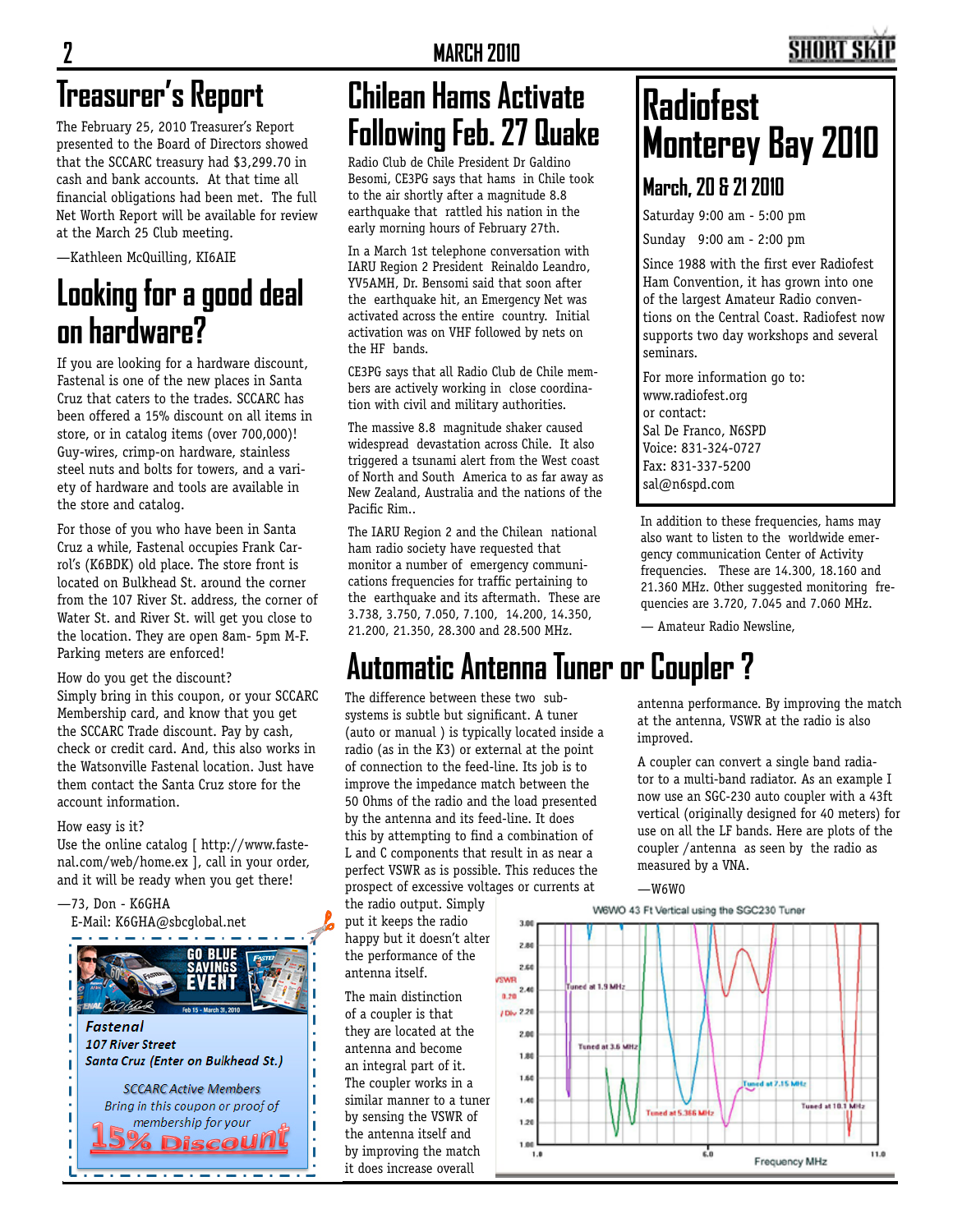# SHORT SKII



Our February club meeting was led off by our ARES session. Jerry Inman, AE6I, did a fine job of outlining the value of digital communications in emergency communications. Ten ARES members were present to become informed of the use of computers and hand-helds to transmit data. One of the positive features of computer to computer (RMSA packet) is security of information. Personal information is safeguarded and immune to pickup by scanners.

Our club meeting was also highly informative. The manager of the upcoming Radiofest at Fort Ord, Sal De Franco, N6SPD, and Gerlinde Bittner, K6GRL, put on a nice slide show for us. The RadioFest will be held on Saturday, March 20th. After the presentation, I chatted with Gerlinde. She was raised in Berlin, Germany, after WWII. Is a finance officer at US Naval Post Graduate School, Monterey. She uses EchoLink and other computer programs and talks over the internet, worldwide.

While thinking about hand-helds and battery packs, was reminded of a story told by Leon Fletcher, AA6ZG, many years ago. One time when we were acting as relays for the Human Race event, Leon placed his spare ni-cad battery pack in his pants pocket. A half hour later he felt a horrible burning sensation at his thigh. Reaching into

#### **Ham Radio at Kiwanis Breakfast**

David Copp WS2I spoke to a breakfast meeting of the Surf City Kiwanis Club at the DeLaveaga restaurant on Thursday, March 4. He gave a fifteen-minute talk on ham radio in general and service to the community by local hams, using a HT and the club's TS-690s as props.

Frank Carroll K6BDK contributed information about digital modes from the audience. There were many lively questions. It was a good opportunity to bring ham radio to the attention of about forty community leaders.

#### **MARCH 2010 3**

his pocket, he withdrew a red-hot battery pack! It happened that a twenty-five cent piece had worked its way into the locking slot, fitting perfectly and shorting out the terminals. The high rate of the discharging battery made the coin act like a red hot heater element.

Who's Calling? When my son and daughterin-law bought new cell phones after their contract on the old phones ran out, they gave their discarded cell phones to their 7 and 9 year old boys to play games on and take pictures. A day later, the 911 Operator called asking if there was an emergency. "Not here," was the reply. After three calls and many apologies, my daughterin-law thought that the cell phone in her pocket was being accidentally keyed. Then, her nine-year-old came in the kitchen to proudly announce that his baby brother knows how to dial 911 on the "play" phone. Turns out that cell phones are required to keep the 911 feature active, even if there is no server. I checked this out with Tom, K6TG, who works at the 911 center. He confirmed that this is true.

Was thumbing through the pages of an old notebook and came upon this quote from our club Secretary, Kathleen, KI6AIE. She's noted for her wit. Said, "I'm too old to flirt, so let's just mess around." Cute.

My XYL, Donna, AB6XJ, enjoyed reading the piece "My Life As An Inductance," by Ron, W6WO, in the February issue. She said it was very clever and interesting. Made me read it twice!

#### **2010 Membership Renewals and Directory Update**

If you have already renewed your membership for 2010, thank you! If you haven't, please do it now. The renewal deadline for active members to be included in this year's member directory is March 31. This is also the deadline for directory updates--please review your information in the printed directory and let me know of any changes (including license class) by email or in person. Annual dues are \$25 for full members, \$6 each for each additional member at the same mailing address, and \$10 for full-time students age 18 or under. Dues may be paid in cash or check (payable to SCCARC) at regular Club meetings, or checks may be mailed to SCCARC, P.O. Box 238, Santa Cruz, CA 95061-0238.

### **N6MBO, SK**

The Sentinel this morning published the obituary for William Benack of Santa Cruz. Bill, N6MBO, was among the first ARES responders following the 1989 Loma Prieta 'quake. He established a critical communication link between County EOC and broadcast station KSCO. This facilitated the distribution of crucial information to the general public.

His son Mike, KG6VH, was also among the ARES members who played critical roles following the disaster.

No services are planned.

—Wayne, KB6KN

## **CHANGING TECHNOLOGY**

Sony to close Alabama magnetic tape plant

Call it a true sign of the times. This with word that Sony Corporation plans to close its tape-manufacturing plant in Dothan, Alabama. This as the need for magnetic tape products dwindles to a trickle worldwide.

As recently as five years ago most recording of video and audio was done to tape. But as magnetic disc drives, flash memory and electro- optical recording technology made rapid advances, the need for magnetic tape products quickly declined.

Now it has finally reached a low where the demand for magnetic tape products like those produced at the Sony Dolthan, Alabama, plant has reached the point where keeping it open is no longer economical. According to Sony, operations at the plant will be phased out starting in April with the closure planned to be completed by September.  $\omega$   $\omega$ The facility was opened in 1977. Termination of its operation will lead to the loss of 300 jobs. (Birmingham News, RW, others)— arnewsline.org

# **Field Day Planning**

Are we having a Field Day?

If no one volunteers to organize, we wont be having a FD?

The SLV group is starting to work on it. How about us???

if we want to have a table as the Ham Convention, to represent the club, we need volunteers for this too???

—Bruce - AC6DN SCCARC President